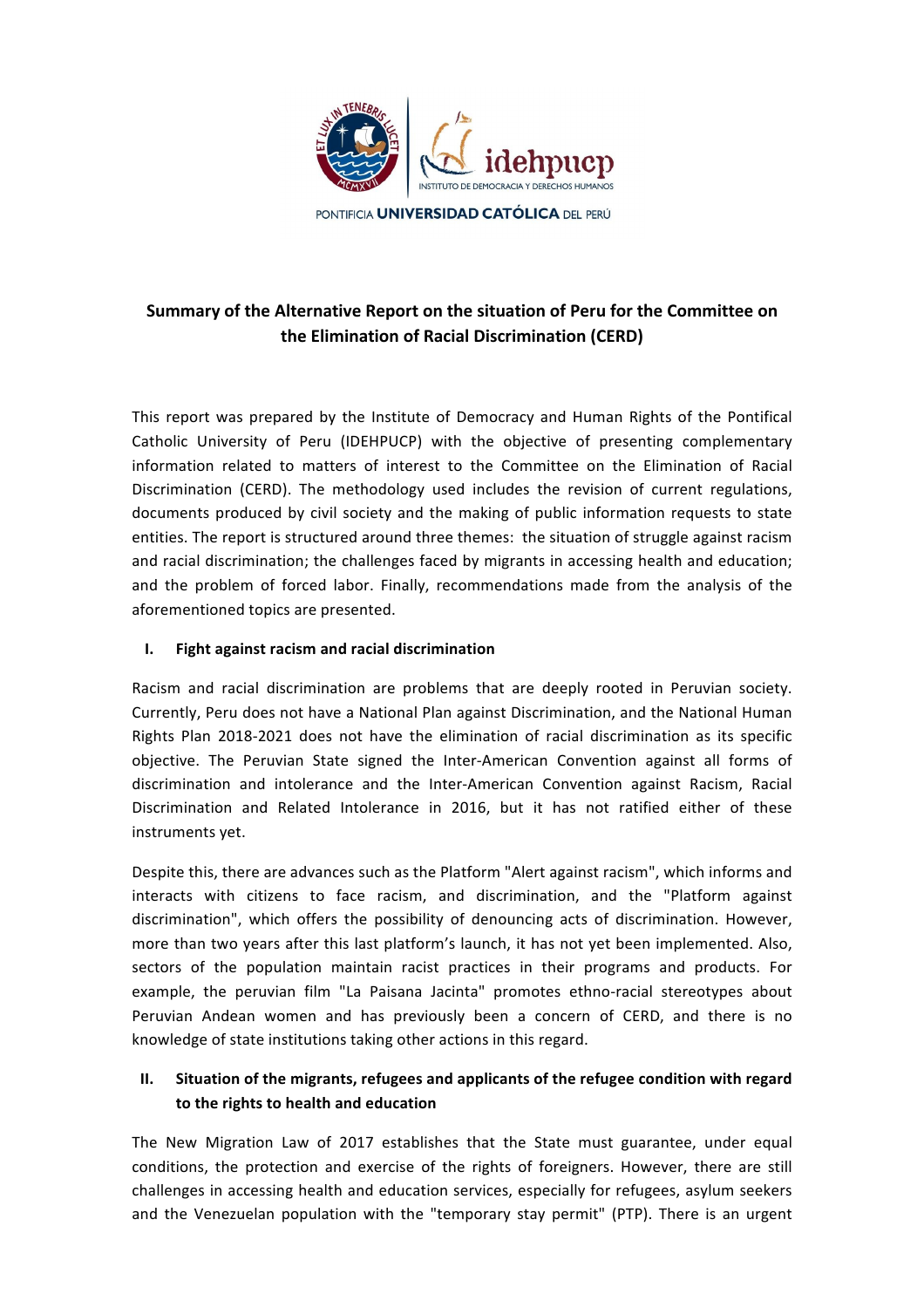need for the State to implement migratory policies that allow migrants to effectively exercise economic, social and cultural rights, even more taking into account the migratory flow that the country experiences.

In the case of health services, in Peru there are several types of public health services conditioned on the criteria of being a formal worker or according to income level (SIS, which is directed to the most vulnerable population in the country). In order to access the SIS, it is necessary to present the national identity document or the immigration card, therefore, applicants for refugee status are prevented from accessing this system because they do not have any of these documents. Although some institutions have implemented measures to guide this population, this is insufficient because the underlying problem is not solved: to access a system such as the SIS, they are required to present a document that they do not possess. Venezuelans with PTP also face difficulties in accessing health, as they do not have the documents established for the standard to access the SIS. In addition, the rule that regulates the PPT does not expressly enable access to health services.

Regarding educational services, to register a person to an educational institution, you must present your birth certificate, national identity document or passport. However, the passport or the birth certificate are not documents with which they are required to apply for refugee and refugee status, which makes it difficult for children and adolescents in this condition to access education. A similar problem occurs with Venezuelans with PTP since the norm that regulates the PPT also does not expressly enable access to educational services.

#### **III. Forced labor**

The problem of forced labor in Peru remains complex and alarming. The main obstacle in the fight to eradicate this phenomenon within the State lies in the lack of clear information about its seriousness and scope.

#### 3.1. National Plan for the Fight against Forced Labor 2013-2017

In 2013, the National Plan for the Fight against Forced Labor 2013-2017 (PNLCTF) was approved. However, although the PNLCTF recognized that a main problem is the lack of systematized information and the weakness of institutional mechanisms to account for the real situation of forced labor in the country, considering as one of its objectives to have a baseline study to 2014, to date there is no information in that regard. On the other hand, several of the strategic actions included in the PNLCTF have not been carried out within the established terms, throughout the 4 years of the Plan's validity. In a similar sense, the State has not complied with carrying out sufficient training so that the actors involved in detecting this problem and responding to it can really do so. Finally, it highlights the absence of a closing report or document for evaluating compliance with the objectives set out in the PNLCTF.

#### 3.2. National Commission for the Fight against Forced Labor

In 2007, the National Commission for the Fight against Forced Labor (CNLCTF) was created as a space for inter-sectoral coordination among the various actors that carry out activities for the prevention and eradication of forced labor, with the aim of articulating policies and actions at the national level. The CNLCTF was responsible for the preparation and approval of the PNLCTF, as well as the Inter-sectoral Protocol against Forced Labor. However, apart from these specific instruments, the CNLCTF has not taken concrete actions to implement the tasks